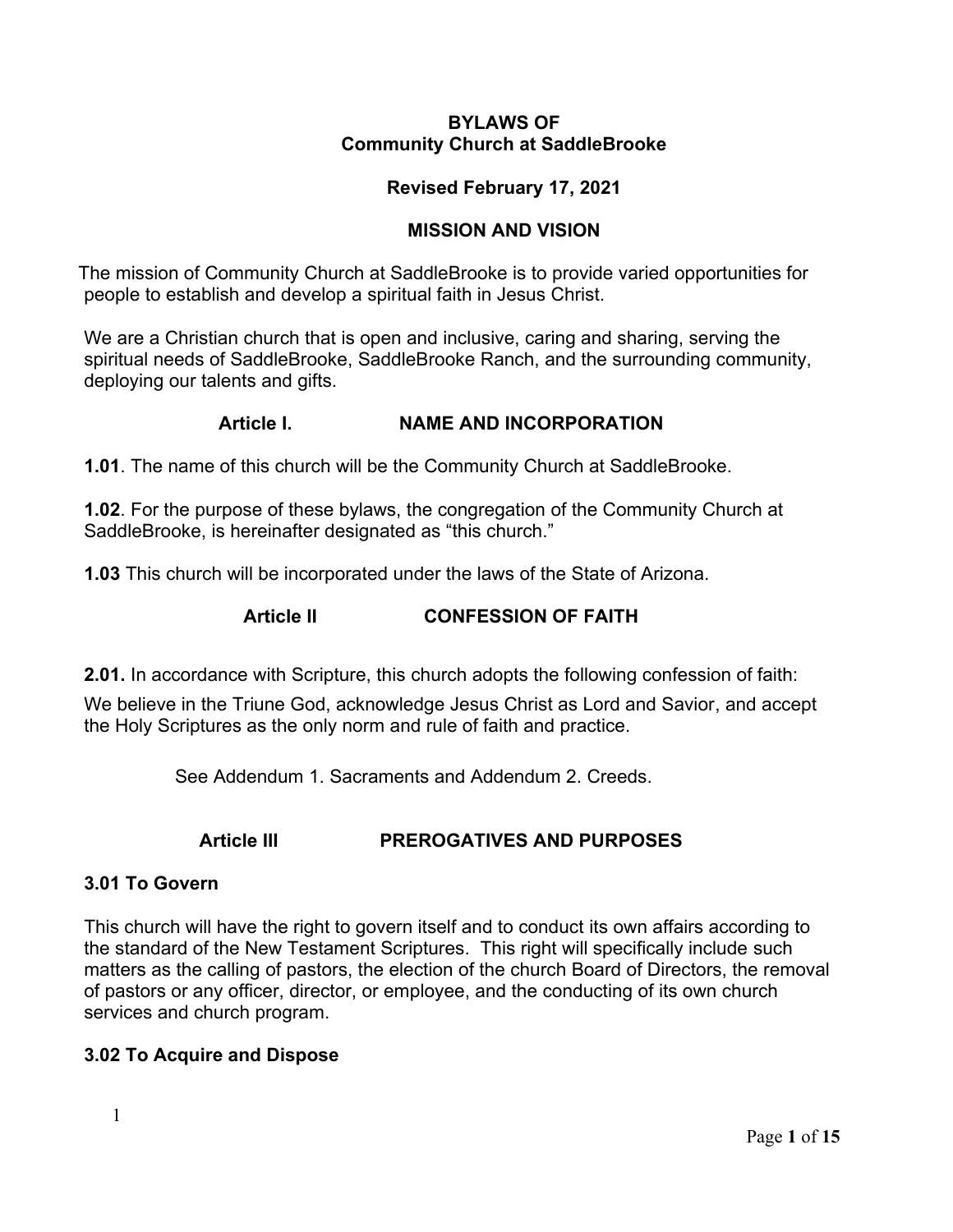In connection therewith, or incidental thereto, this church will have the right to purchase or acquire by gift, bequest, or otherwise, either directly or as trustee, and to own, hold in trust, use, sell, convey, mortgage, lease, or otherwise dispose of any real estate or chattels as may be necessary for the furtherance of its purposes, and to exercise all other powers conferred upon it by its charter or by the applicable nonprofit corporation law of this state; all in accordance with its bylaws as the same may be hereafter amended.

### **3.03 Purpose**

The purpose of this church will be to establish and maintain a place of worship of Almighty God and to provide for Christian fellowship for the residents of SaddleBrooke, SaddleBrooke Ranch and the surrounding community.

### **3.04 To Cooperate**

This all-denominational Christian church is free to cooperate with any and all Christian organizations it so chooses to extend the work and Kingdom of God.

### **ARTICLE IV MEMBERSHIP**

**4.01.** Members of this church will be those persons on the roll of this congregation at the time that these bylaws are adopted and those who are admitted thereafter and who have declared and maintained their membership in accordance with the provisions of the church bylaws.

**A.** All applicants for membership will complete the congregation orientation process and be submitted by the Lead Pastor to, and confirmed by, the Board of Directors.

**B.** The Lead Pastor will install new members at a regular worship service of the church.

**4.02.** Members will be classified as follows:

**A.** Regular Members are members who have communed in this congregation and will have made a contribution of record to this church within the last calendar year.

**B.** Associate Members are persons holding membership in other Christian congregations who wish to retain such membership but desire to participate in the life and mission of this church. They have all the privileges and duties of membership except eligibility for elected offices of this church.

**C.** Regular and Associate members will be referred to as Active Voting Members in these bylaws.

**D.** Members who, without good cause, absent themselves from the worship services of the church for a period of twelve (12) consecutive months, or who cease to make a financial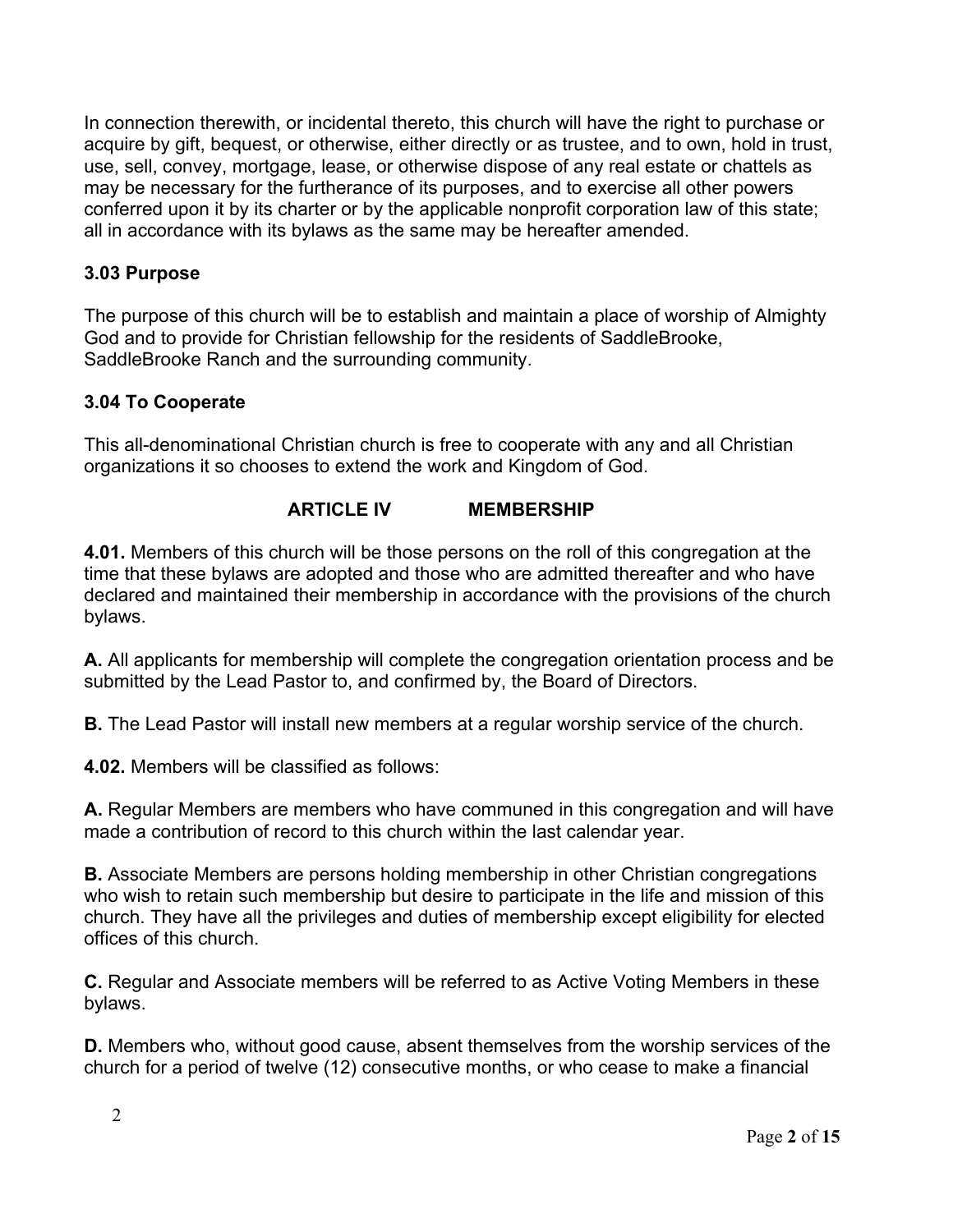contribution of record for a period of twelve (12) months may be declared inactive nonvoting members by the Board of Directors.

# **ARTICLE V GOVERNMENT**

### **5.01. The Church Board of Directors**

### **A. General**

The government of this church will be vested in the congregation, which will administer its responsibilities through a Board of Directors, which will consist of the Lead Pastor, the Treasurer and five other directors. All of the directors, and preferably the Lead Pastor, will be permanent residents of SaddleBrooke or SaddleBrooke Ranch.

### **B. Qualifications of Church Board of Directors**

Members of the Board of Directors will be Regular Members of this church and persons of mature Christian experience and knowledge. Having been a member for a minimum of one year, they will currently support the church with their tithes and offerings, have a cooperative spirit, participate in the various church ministries, support the church mission, vision and beliefs as stated in the Bylaws and regularly attend church services.

### **C. Duties of Church Board of Directors**

1. The Board of Directors will have general charge and management of the affairs, funds, and property of the church. The Board of Directors will have the authority to carry out the purposes of the church according to its charter and to these bylaws.

2. The Board of Directors will elect a Chair and a Vice Chair from among its members. The Lead Pastor will not serve as Chair of the Board.

3. The Board of Directors will elect a Corporate Secretary from among its members.

4. The Board of Directors will appoint a Treasurer from the Regular Members of this congregation. The Board may also appoint a non-voting Assistant Treasurer.

5. The Board of Directors will be responsible for the preparation and submission of a comprehensive congregational report to this congregation at the regularly scheduled annual meeting**.**

### **5.02 Officers**

**A.** General. There will be a Chair, a Vice Chair, a Treasurer and a Corporate Secretary of the Board of Directors.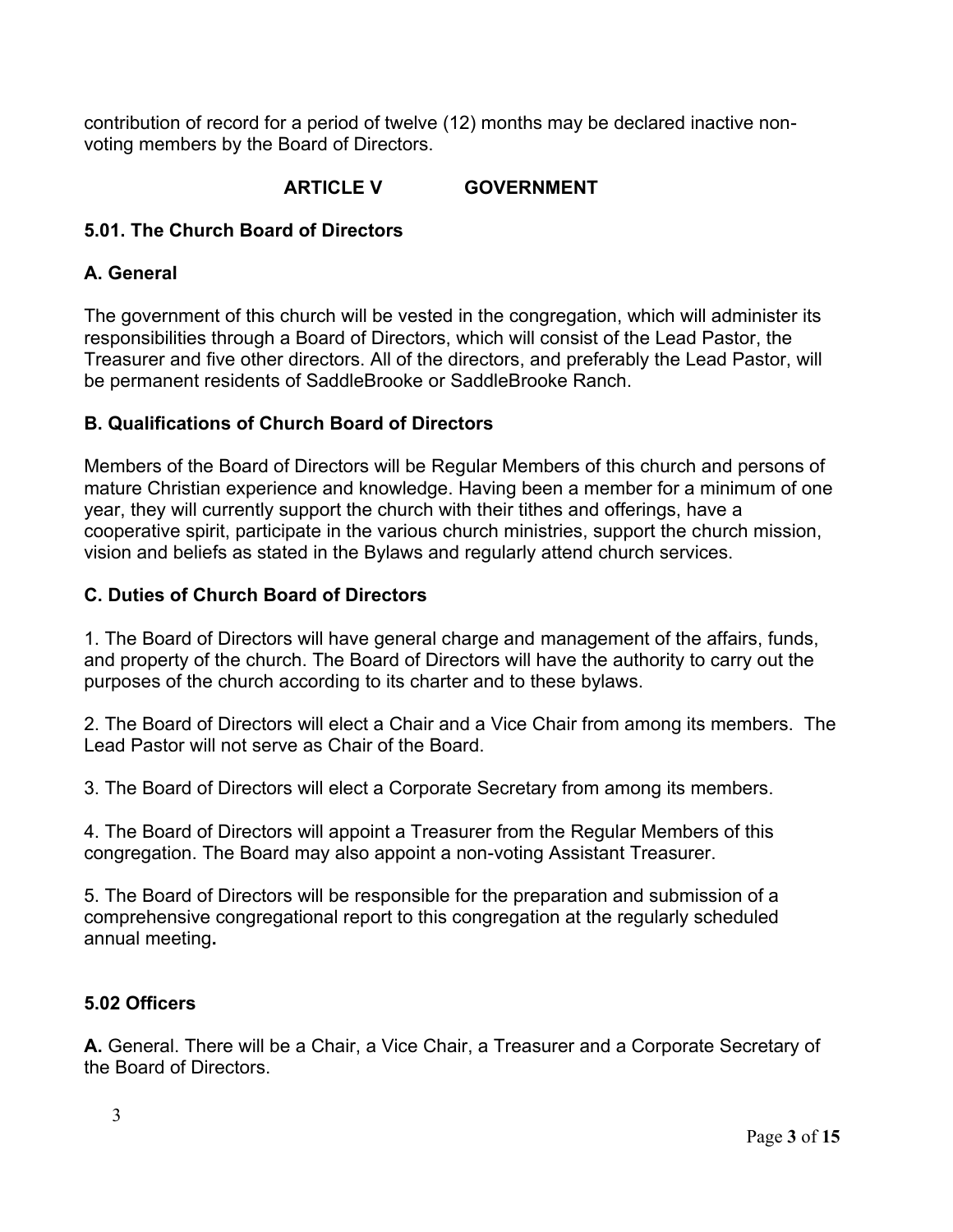### **B. Qualifications**

1. Chair, Vice Chair, and Corporate Secretary

The Chair of the Board of Directors, the Vice Chair, and the Corporate Secretary, will be Regular Members of this church and duly elected members of the Board of Directors.

2. Treasurer and Assistant Treasurer

The Treasurer and Assistant Treasurer will meet the qualifications for Board of Directors and must be Regular Members of this church.

### **C. Duties of Officers**

1. Chair of the Board of Directors

The Chair of the Board of Directors will chair all church board meetings and all regular and special church business meetings.

2. Vice Chair of the Board of Directors

Will serve in the capacity of the Chair of the Board of Directors in his/her absence or at the Chair's request.

#### 3.Treasurer

(a) Will be entrusted to initiate new accounts, close accounts, and otherwise manage all of the church's accounts at FDIC approve banks and investment advisors subject to the Board of Directors. Will disburse funds in accordance with current procedures approved by the Board of Directors.

(b) Will keep an itemized account of receipts and disbursements, will present a report for each regular meeting of the Board of Directors, and will present an annual report to the church at its annual business meeting.

(c) Will ensure that annual corporation reports are filed as may be required by the State of Arizona and the U.S. Internal Revenue Service. Will assist the church in maintaining its taxexempt status.

(d) Will perform other finance and tax duties as assigned by the Board of Directors.

(e) The Assistant Treasurer will assist the Treasurer at the direction of the Treasurer. He/she will be prepared to assume the duties of the Treasurer should the Treasurer be unable to perform them as determined by the Board until a new Treasurer is appointed.

#### 4. Corporate Secretary

4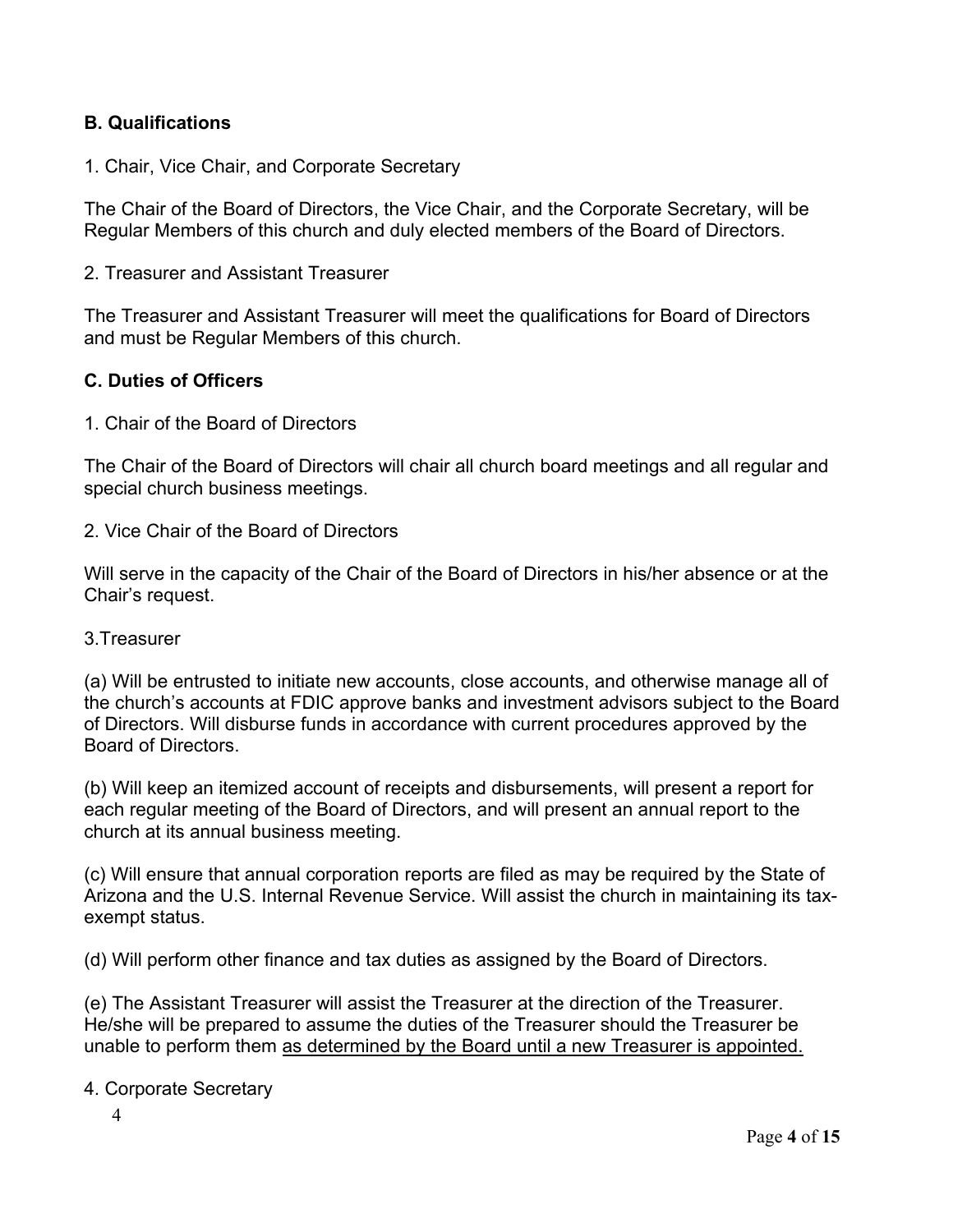The Corporate Secretary will record the minutes of all the Board and church business meetings.

# **5.03. Pastors**

### **A. Qualifications.**

All the Team Pastors will be an ordained minister in good standing with the fellowship or denomination of their choice.

### **B. Duties**.

1. The Lead Pastor will be the spiritual overseer of the church's mission, vision, and beliefs as stated in the church bylaws and will direct its activities in cooperation with the Board of Directors.

2. During the term of his/her tenure, he/she will be a voting member of the Board of Directors. He/she may designate a Team Pastor to attend Board meetings as his/her proxy, with the authority to vote. However, the Lead Pastor remains responsible for the decisions and votes made by his/her proxy.

3. The Lead Pastor will be responsible for the overseeing of the Pastoral Team and preaching assignments.

4. The Lead Pastor, or his pastor designee will be responsible for supervision of all paid staff members. This will include performance evaluations, hiring and termination.

5. The Lead Pastor will be responsible for meeting with the other pastor(s), as needed to talk about pastoral schedules, accomplishments, creative ideas and resources that the pastoral staff may need and any goals that may have been set. The Lead Pastor will present all significant issues, concerns and accomplishments for the Board's action or approval.

6. Team Pastors will work closely with the Board to establish annual goals and objectives.

7. Team Pastors will be an ex officio member of all committees, as assigned by the Lead Pastor.

8. All pastors will remain under the overall supervision of the Board of Directors per the Church Bylaws Section 5.01C1. Pastors will not vote on pastoral contract issues.

# **5.04**. **Fiduciary Duties**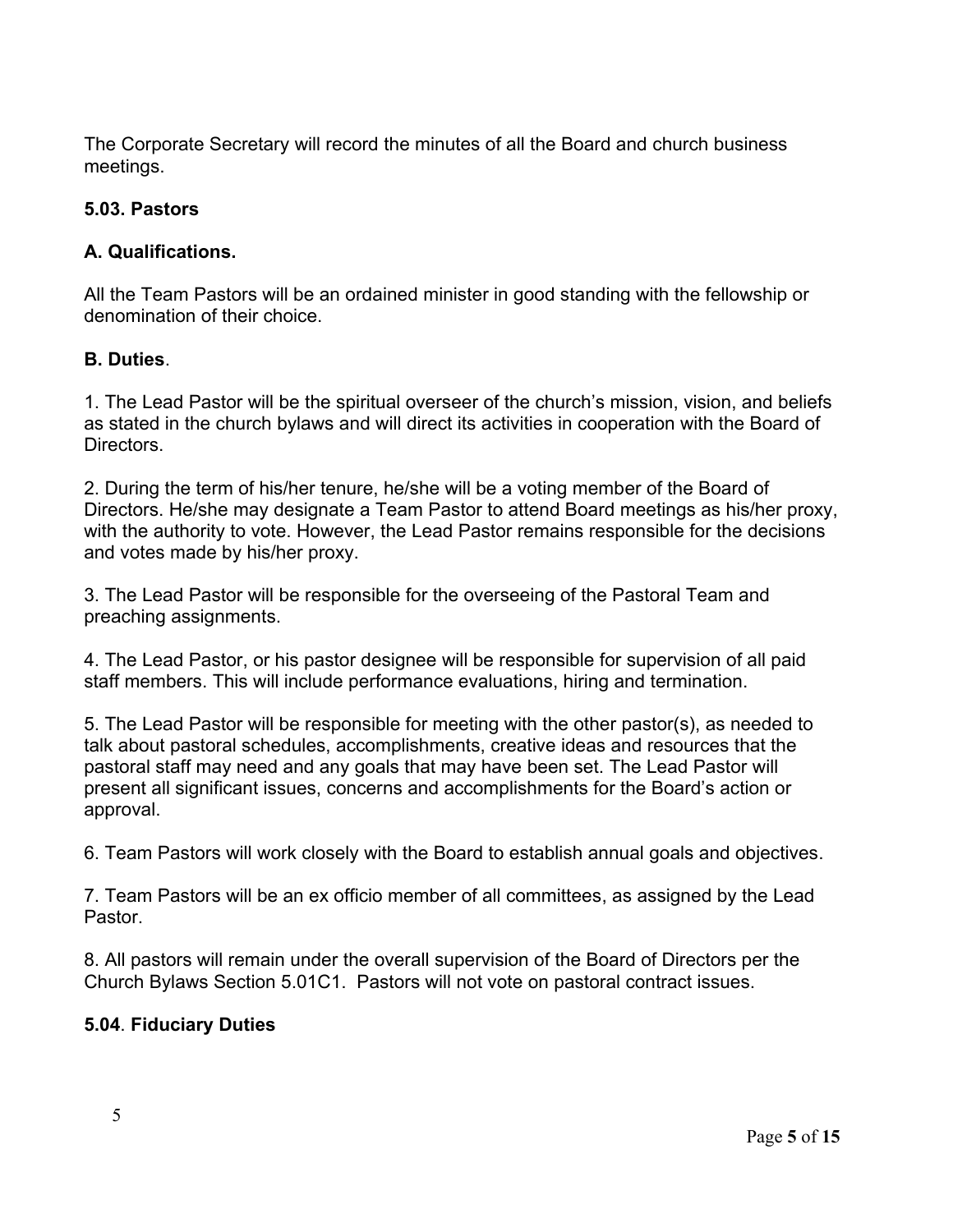The law imposes fiduciary duties on officers and directors. Those duties are for actions of due care and diligence, loyalty, avoidance of self-dealing and expending designated contributions for the purposes specified, and not co-mingling personal and corporate funds.

# **ARTICLE VI ELECTIONS, VACANCIES, AND REMOVALS**

### **6.01. Elections**

### **A. Pastors**

All the pastors will be elected by a two-thirds majority vote of the Active Voting Members present at an officially called church business meeting. Secret ballots will be cast in this election and the vote counted and read before the entire membership.

### **B. Directors**

1. A Nominating Committee, elected by the congregation, will nominate and present to the Church Board, a slate of candidates for the vacant Director positions, including one nonvoting alternate. The candidates after majority approval by the Board will then be presented for election by a majority vote of those Active Voting Members present at an annual business meeting.

2. Active Voting Members may recommend nominees to the nominating committee; however, nominations for directors will not be accepted from the floor during any business meeting.

### **C. Treasurer and Assistant Treasurer**

The Treasurer appointed by the Board, will be affirmed by the congregation at the regularly scheduled Annual Business Meeting. If the appointed Treasurer is unable to perform his/her duties as determined by the Board, the Board may appoint a new Treasurer until the next regularly scheduled Annual Business Meeting.

# **D. Corporate Secretary**

The Corporate Secretary will be elected by the Board of Directors from among its members.

# **E. Nominating Committee**

1. The candidates for the Nominating Committee will meet the same requirements as the Board of Directors as stated in 5.01B.

2. The Nominating Committee will present a slate of candidates for the vacant Nominating Committee positions to the Board, including one non-voting alternate. The approved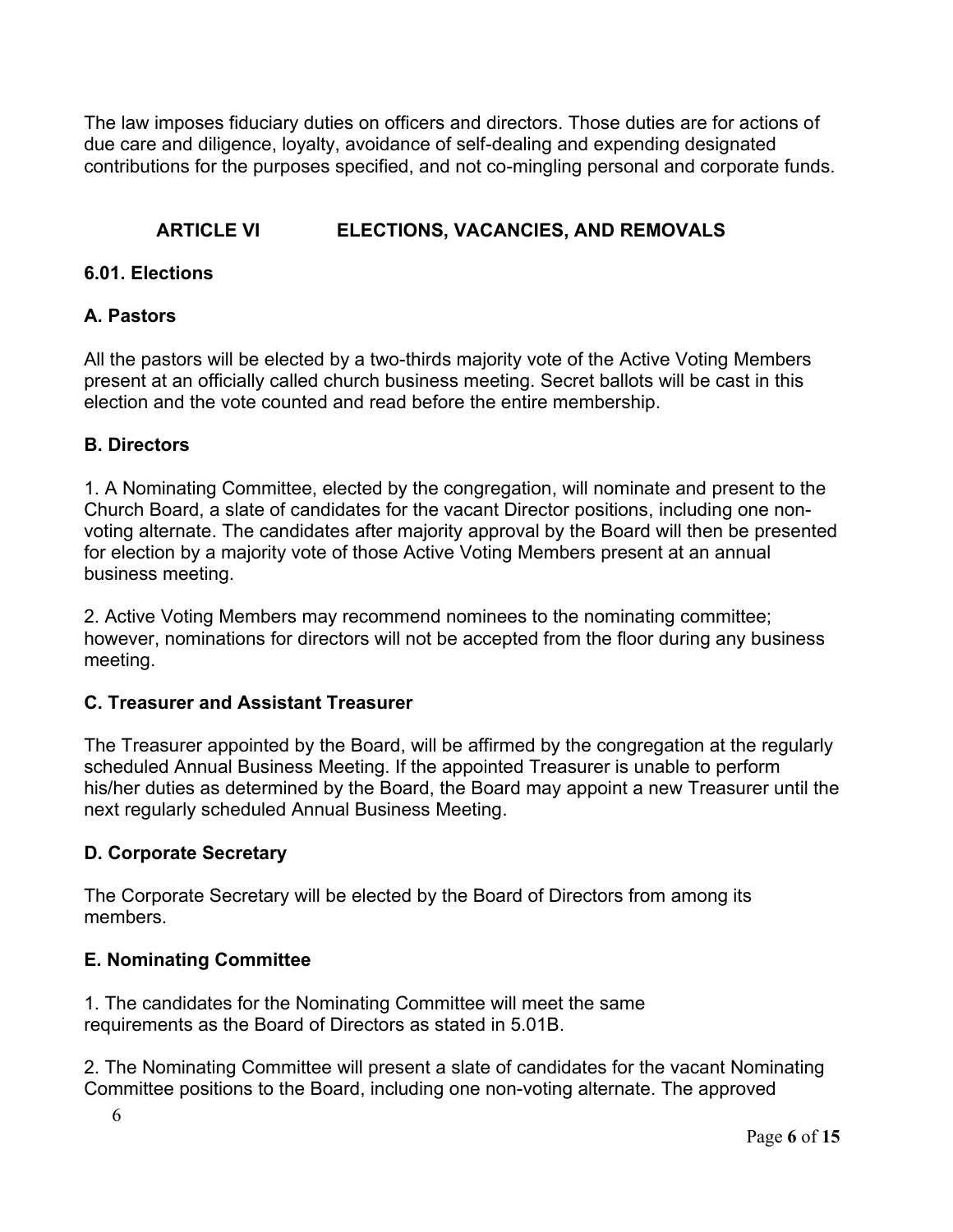candidates will be elected by a majority vote of Active Voting Members present at the annual business meeting.

3. Active Voting Members may recommend nominees to the Nominating Committee; however, nominations for Committee membership will not be accepted from the floor during any business meeting.

# **6.02 Terms of office**

# **A. Director**s

1. Directors, exclusive of the Lead Pastor, will be elected for a three (3) year term, and will hold office until the annual business meeting at which their successors are elected. The Alternate elected will serve as alternate until the next annual meeting. The alternate will succeed any Board member, who is unable to complete his/her term for any reason and that Alternate will then complete the remaining duration of the vacated term

2. Directors, exclusive of the Lead Pastor, may not serve more than two consecutive three (3) year terms. The terms of directors will be staggered appropriately.

3. Officers elected by the Church Board of Directors will serve no more than two (2) consecutive one-year terms in any designated officer's position.

### **B. Treasurer and Assistant Treasurer**.

1. The term for Treasurer is two years. The Board may approve additional years on a yearto-year basis.

2. The term for Assistant Treasurer will be on an "as needed" basis, to be determined by the Board.

# **C. Nominating Committee**

1. Nominating Committee members will be elected for a three (3) year term and will hold office until the annual business meeting at which their successors are elected. The designated non-voting alternate will serve as alternate until the next annual meeting. If there is a vacancy in the Nominating Committee, the alternate will then complete the remaining duration of the vacated term.

2. Committee members may not serve more than two consecutive three (3) year terms. The terms of committee members will be staggered.

# **6.03. Vacancies**

**A**. **Pastor.** The position of a pastor will be vacant upon his/ her submission of a letter of resignation, or upon action of the Board of Directors and the congregation. When a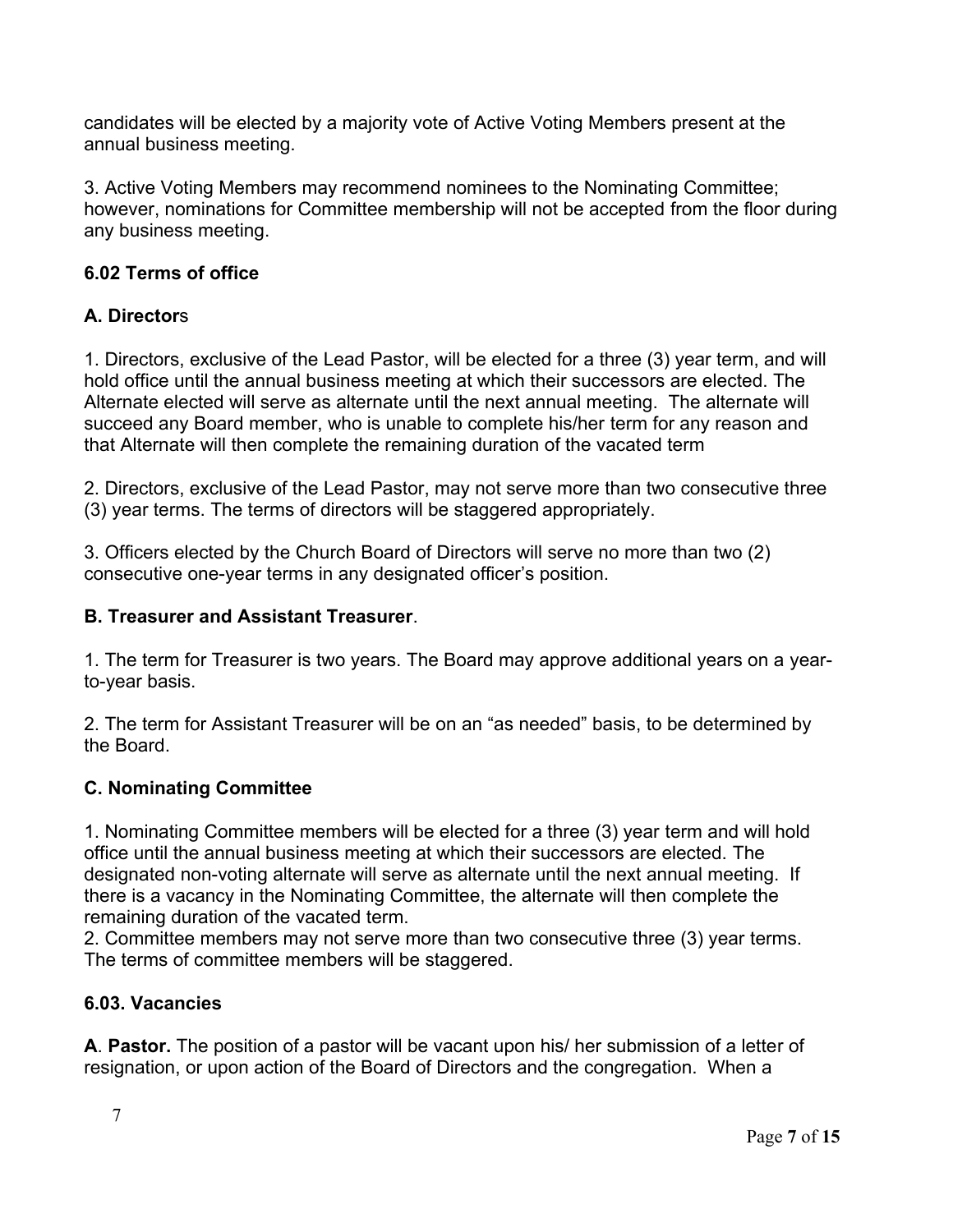vacancy in the office of a pastor will occur, the Board of Directors will arrange for a temporary replacement until a new pastor is chosen.

### **B**. **Directors, Treasurer, and Secretary**

The offices of Director, Treasurer, or Secretary will be vacant upon the expiration of the term of office, upon submission of a letter of resignation, or upon action of the Board of Directors.

### **D. Filling Vacancies of Pastor and Board of Directors**

1. Vacancies occurring in any office or position of leadership in the Church, other than that of Pastor, will be filled as follows: Chair will be replaced by the Vice-Chair, and Directors by the individual who has been elected as the Alternate director member. Said Alternate director will complete the duration of the replaced director's term.

2. In the event the Treasurer is unable to complete his/her term, the Assistant Treasurer will assume the Treasurer's duties.

3. To fill the vacancy of the Pastor, a Pastoral Nominating Committee will be selected by the Board of Directors. The committee will interview pastoral candidates to fill the vacancy, after which, they will make written recommendation(s) to the Board of Directors. The Board of Directors, after conducting its deliberation, will nominate one candidate for affirmation by the congregation at an official church Special Business Meeting called for this purpose. Voting will be by secret ballot.

### **6.04 Removal of Pastor and Officers**

1. Any officer, director, or employee of the church, except a pastor, may be terminated by action of the Board of Directors.

2. The Pastor may be terminated by a two-thirds (2/3) majority vote of the Active Voting Members present and voting at a Special Business Meeting called for the limited purpose of his/her removal.

3. Board members and the Treasurer will be ineligible to vote on any motion regarding his/her removal from the Board of Directors.

4. In the event that a Pastor or any member of the congregation experiences moral, criminal, or personal behavior which is a detriment to the unity and mission of the church, the Board of Directors will pursue corrective and/or restorative action as the circumstances warrant. If restorative action cannot be accomplished, the Board will initiate action leading to removal.

5. The Lead Pastor or other member of the Board of Directors who is the subject of such occurrence will be ineligible to vote in any Board of Directors action concerning such issue.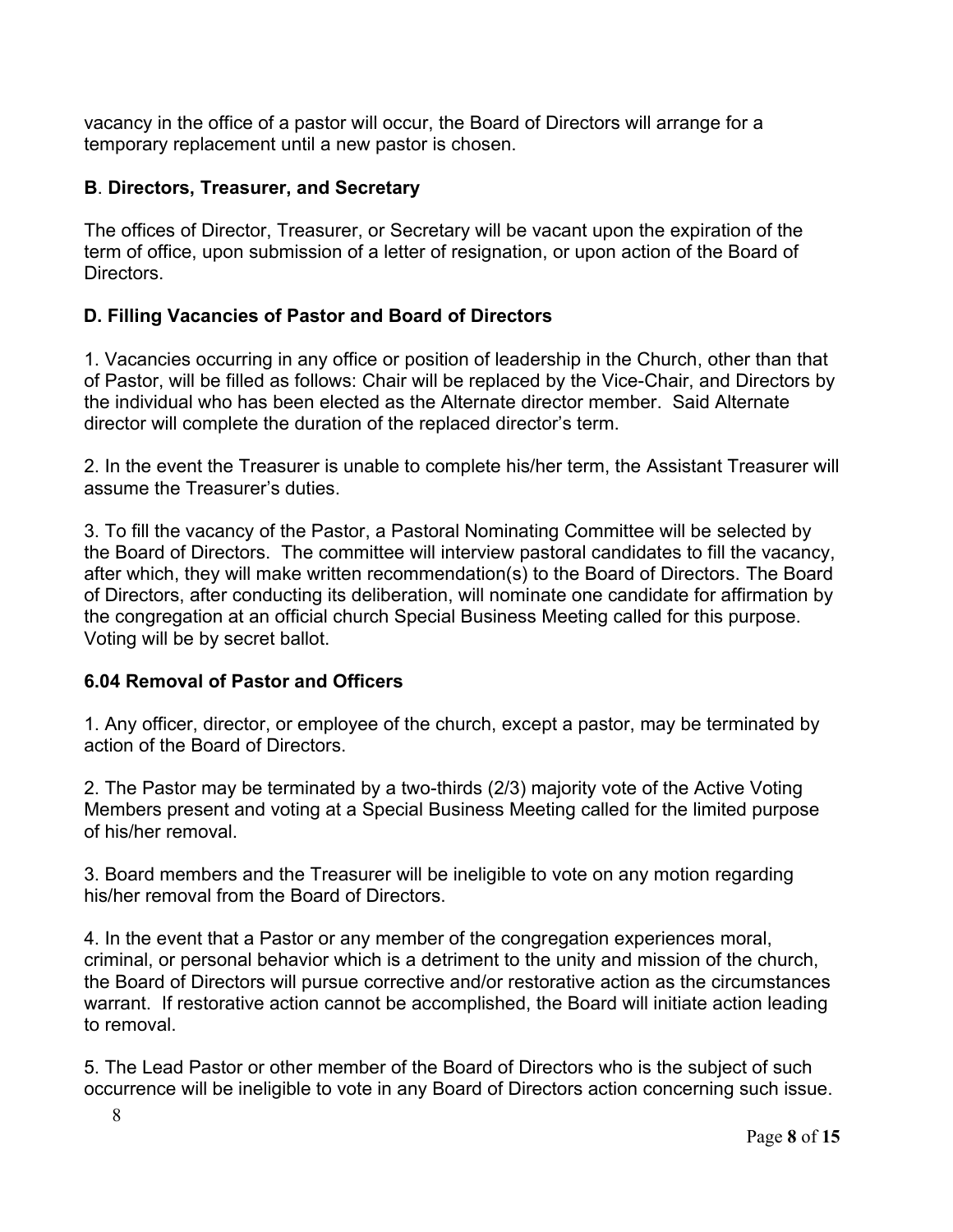### **ARTICLE VII. MEETINGS**

### **7.01. Meetings for Worship**

Meetings for public worship will be held on each Lord's Day and during the week as may be provided for under direction of the Lead Pastor or the Board of Directors if there is no Lead Pastor.

### **7.02. Notice of Meetings**

Notice of all meetings of this congregation will be given at the services of worship on the preceding two consecutive Sundays, posted in the Bulletin, and on the church website at least 10 days in advance of the date of the meeting unless otherwise provided in these bylaws.

### **7.03. Annual Business Meetings of the Church Membership**

There will be an annual business meeting of the church at which time the election of officers will take place and the report of all officers will be presented. This meeting will be held on the second (2<sup>nd</sup>) Sunday in February each year. The Chair of the Board of Directors, or another individual selected by the Board of Directors, will chair this meeting.

### **7.04. Special Business Meetings of the Church Membership**

**A**. Special Business Meetings may be called by the Lead Pastor, or by a majority of the Board of Directors, or by a petition signed by not less than one third (1/3) of the members of the church.

**B.** Petitions pertaining to the business affairs of the church will be submitted to the Lead Pastor or to the Chairman of the Board of Directors. Notice of the date, time, place, and purpose of each special business meeting will in accordance with the procedures in 7.02. The Chair of the Board of Directors, or another individual selected by the Board of Directors, will chair this meeting.

**C.** No business other than that specified in the notice of the meeting will be transacted at any special meeting of the church membership.

# **7.05 Maintaining Order in Business Meetings**

**A.** All church business meetings will be in keeping with these bylaws and the spirit of Christian love, unity, and fellowship.

**B.** All actions by the congregation will be by majority vote, except as otherwise provided in these by-laws.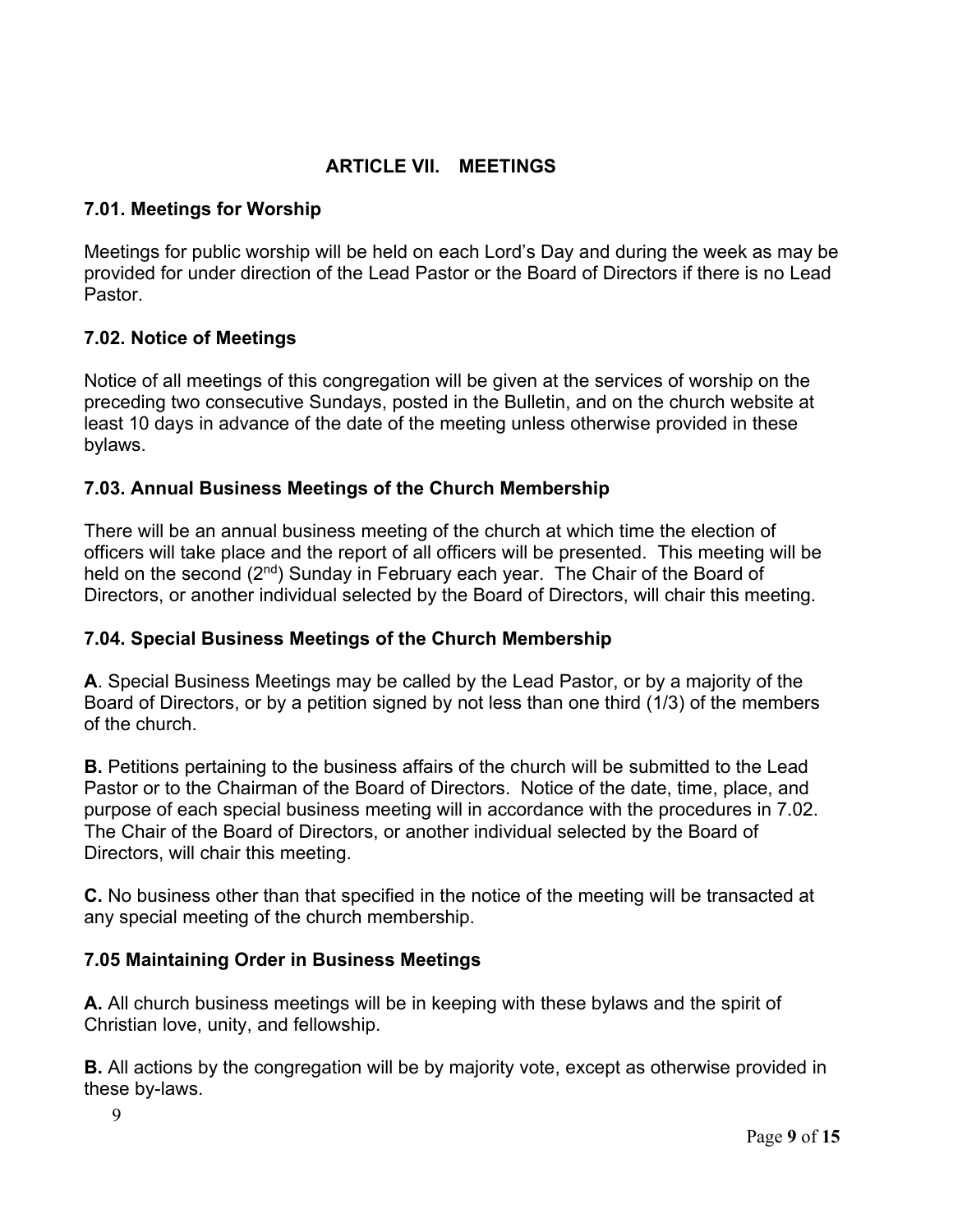# **7.06. Voting Constituency**

The voting constituency at all church business meetings will consist of all Active Voting Members who are present.

### **7.07. Quorum**

A quorum will consist of a majority of all Active Voting Members present at any duly called business meeting.

# **7.08. Church Board Meetings**

**A.** The church Board of Directors will meet monthly, or at the call of the Lead Pastor, the Chair of the Board, or as called by a quorum of the Directors. Upon agreement of the time and the place, the pastor, Chair of the Board, or the directors calling for the meeting, will make an announcement.

**B.** A majority of the Directors will constitute a quorum.

**C.** Church members are welcome to attend Board Meetings. The Board Chair, at his/her discretion, shall declare an executive session when dealing with sensitive matters. Only Board Members and those called by the Board may attend the executive sessions.

# **ARTICLE VIII. COMMITTEES AND MINISTRIES**

### **8.01. General**

**A.** This church will create and maintain such committees and ministries as may be necessary and advisable for the extension of its work.

**B.** All such committees and ministries will be subordinate to the church and will contribute to the harmony and development of the whole. They will be under the general supervision of the Lead Pastor and Board of Directors, and all pastors will be ex officio members of all committees. Accordingly, all members of committees and leaders of ministries must be Active Voting Members of this church.

# **ARTICLE IX. FINANCE**

# **9.01. In General**

The voluntary contributions, tithes, and offerings of the members and friends of the congregation will provide all funds for the maintenance of the church. Offerings will be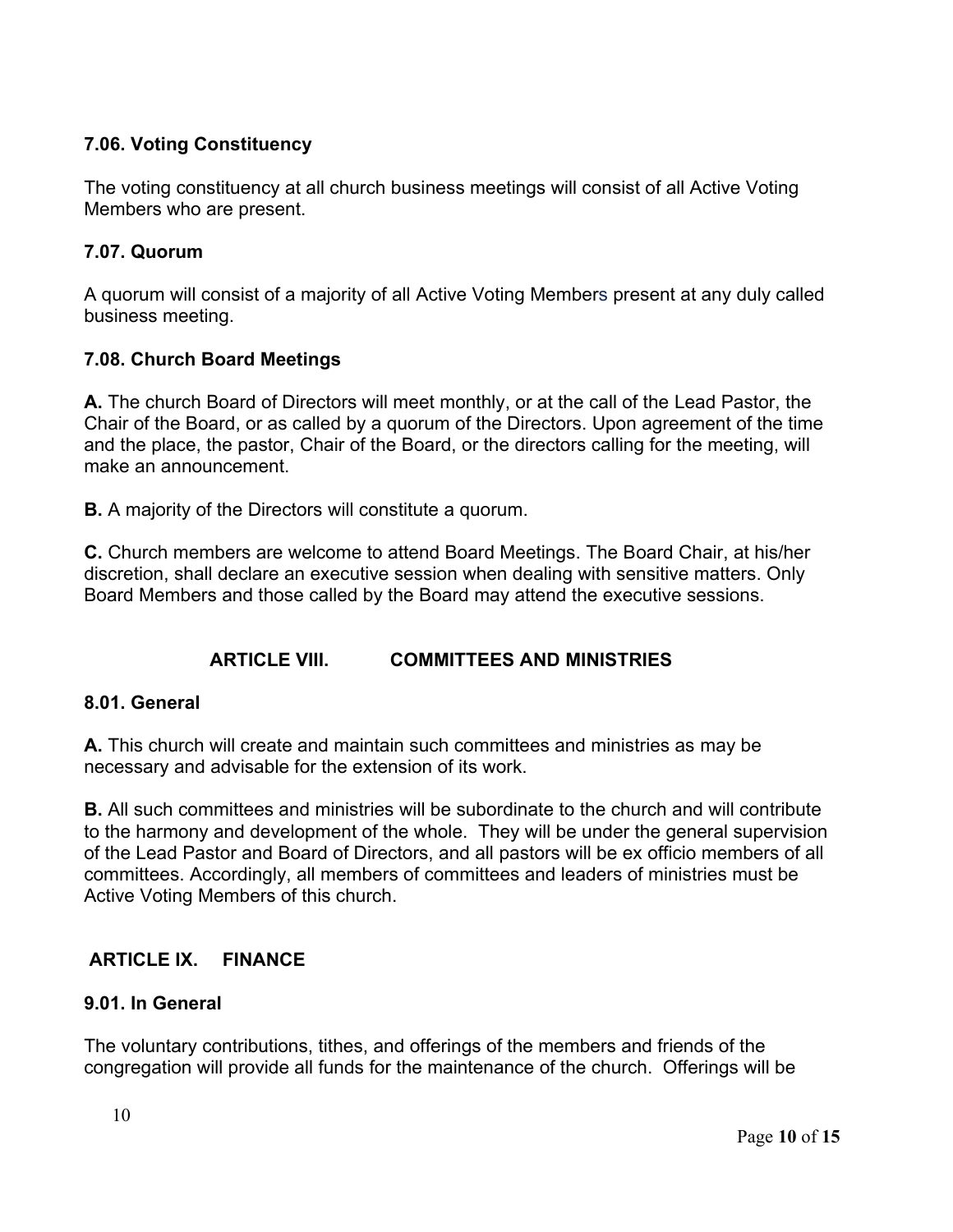accepted by the church at such times and in such ways as agreed upon by the church Board of Directors and will be administered by the Treasurer under their direction

### **9.02. Handling of Offerings**

All offerings will be counted by at least two authorized church members (stewards) approved by the Board. The Treasurer shall have the oversight of the stewards and will have the authority to appoint or dismiss stewards subject to Board approval. Those counting and depositing the offering will complete the Church Offering Worksheet and the Deposit Summary forms in accordance with the current instructions from the Stewardship Committee. The offering information will be retained by the church.

### **9.03. Pastoral Remuneration**

#### **A.** Regular remuneration

The pastors will be remunerated for their services by a salary defined in a contractual agreement, or by other written means agreed upon by the Board of Directors. The Board of Directors will review the pastors' remuneration at least annually or as set forth in a contract.

#### **B.** Reimbursement for Expenses

The pastors will be given consideration by the church board for expenses as defined in a contract.

### **9.04. Employee Remuneration**

#### **A.** Regular remuneration

Church employee(s) will be remunerated for his/her services by a salary defined in a contractual agreement. The Board of Directors will ensure that a review of the employee's remuneration and performance occurs at least annually or as set forth in a contract.

#### **B.** Reimbursement for expenses

The employee will be given consideration by the church board for expenses as defined in a contract.

### **ARTICLE X. PROPERTY**

### **10.01. Title**

All property of the church will be deeded to the church and held in its name or, if required by law, to trustees acting on behalf of the church and their successors in office.

### **10.02. Purchases and Sales of Property**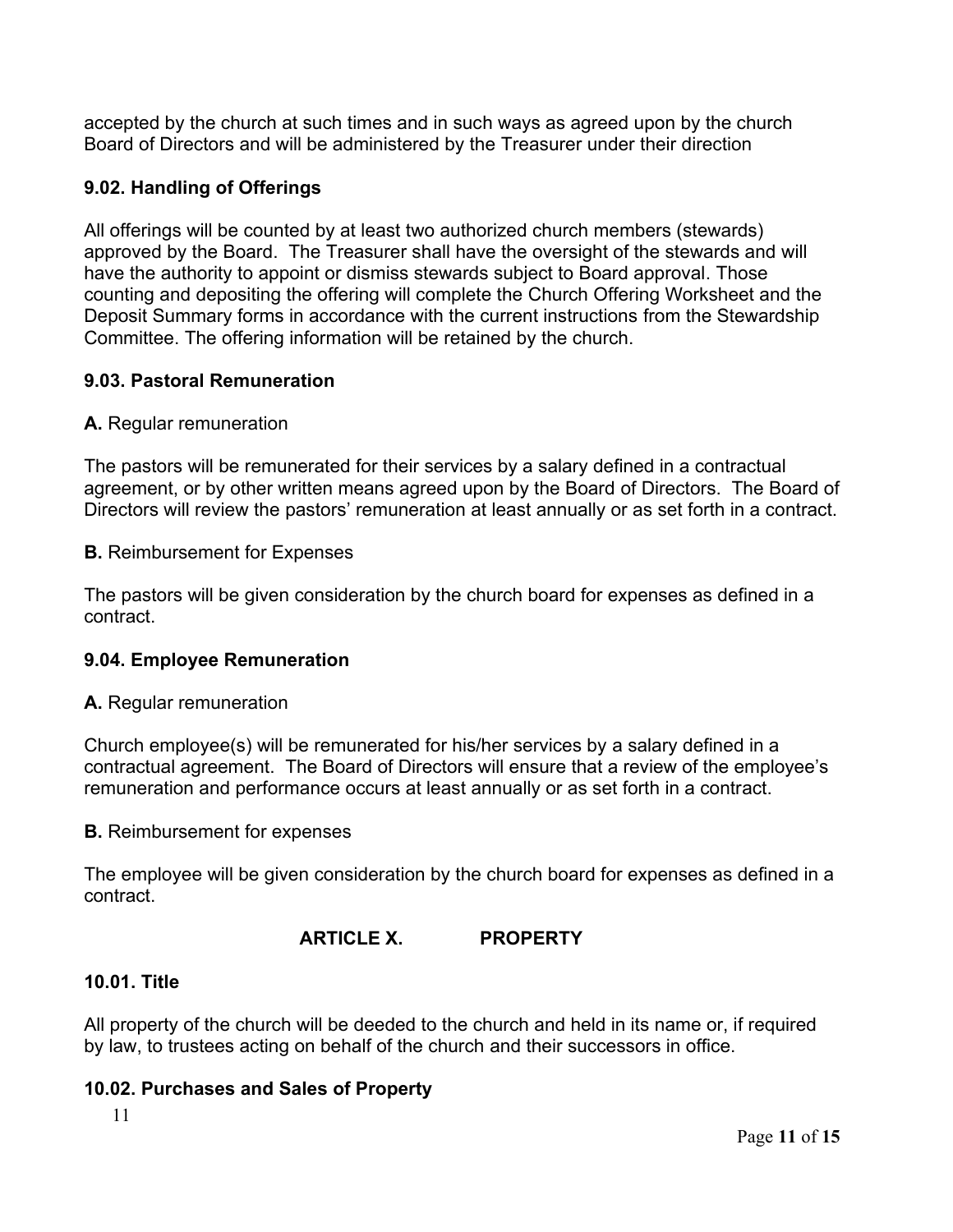A. The Board shall have authority to make necessary purchases, repairs, and replacement of equipment.

B. Sale of any church real estate must be approved by a vote of two thirds of the Active Voting Members present at the Annual or Special Business Meeting.

# **10.03. Discontinuation of Church Services**

Should this church cease to maintain a weekly worship service for a period of three months under the direction of a leader duly authorized it will be dissolved and its properties disposed of in accordance with paragraph10.04.

# **10.04. Dissolution**

Upon the dissolution of the church, none of its funds or assets will be distributed to any officer, deacon, trustee, or any other individual. The church board will, after paying or making provision for the payment of all of the liabilities of the church, dispose of all the funds and assets of the church to a Christ centered exempt organization under section 501 (c) (3) of the Internal Revenue Code of 1986 (or the corresponding provisions of any future United States Internal Revenue Law). Any such funds or assets not so disposed of will be disposed of by the Superior Court of the county in which the principal office of the corporation is then located, to such organization as the Court will determine which is organized and operated exclusively for religious purposes.

# **ARTICLE XI. ARBITRATION OF DISPUTES**

Inasmuch as the Scriptures require Christians to take their disputes to the saints and not to the civil courts (1 Corinthians 6:1-8), all disputes which may arise (1) between any member of this church and the church itself, or (2) between any member of this church and any pastor, officer, director, employee, volunteer, or other worker of this church, will be resolved by binding arbitration if efforts to mediate or conciliate the dispute have failed. Either party to the dispute may initiate the arbitration process by filing with the other party a written request for arbitration within a reasonable time after the dispute has arisen and efforts to mediate or conciliate have failed. In such a case, the member and the church will each name a, preferably Christian, arbitrator, and the two so selected will name a third. The third arbitrator chosen by the other two will disclose, before accepting the appointment, any financial or personal interest in the outcome of the arbitration, and any existing or past financial, professional, family, or social relationships which are likely to affect impartiality or might reasonably create an appearance of partiality or bias.

Either of the parties to the arbitration, on the basis of such disclosures, may disqualify such a candidate from serving as the third arbitrator. A third arbitrator who serves without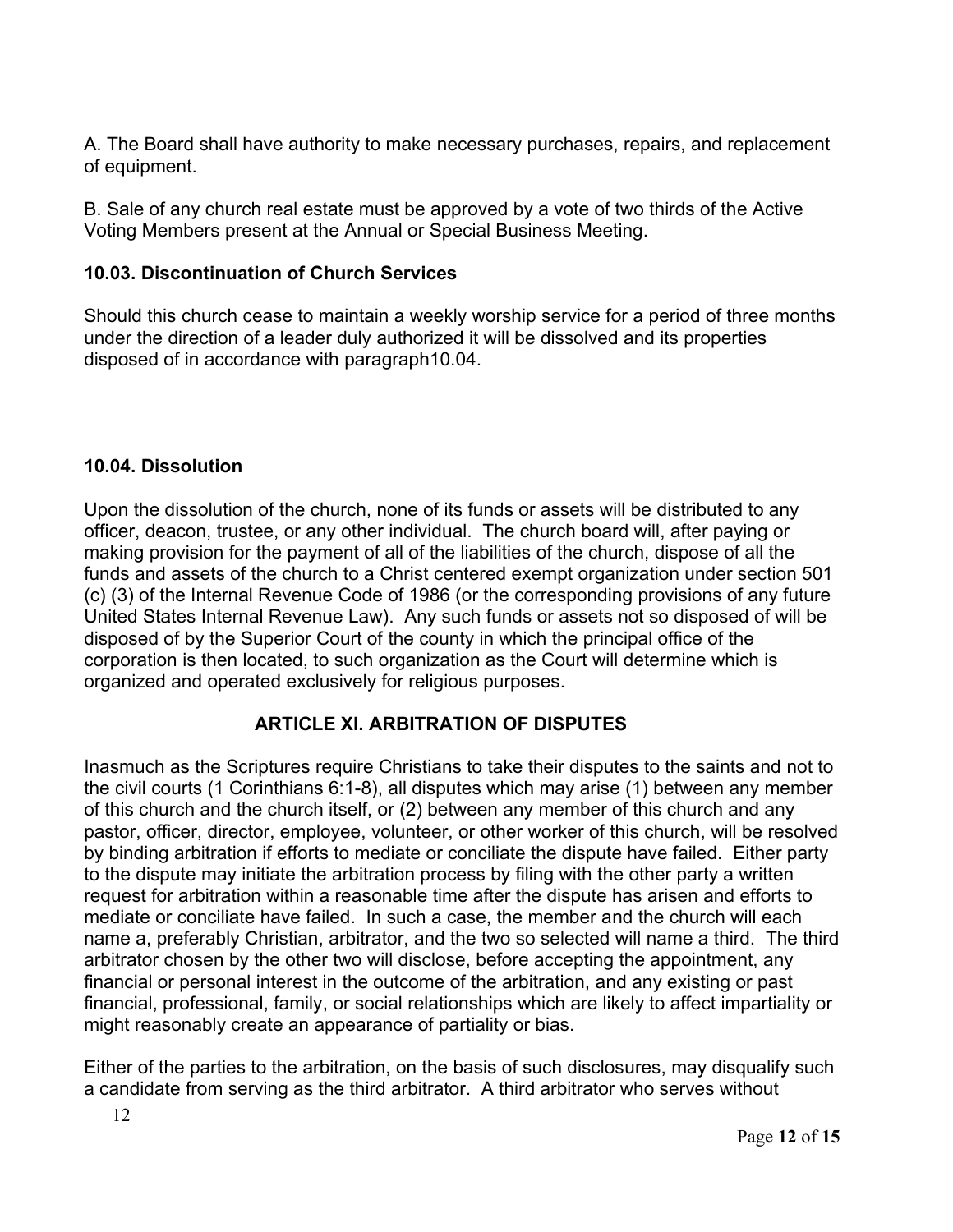objection from either party has a continuing duty to disclose relationships or interests which may impair his impartiality. Either party, regardless of the stage of the arbitration process, may on the basis of such disclosures disqualify such a person from further participation. The arbitration process will not proceed until the third arbitrator is selected.

The arbitrators will appoint the time and place for the hearing and cause notification to the parties to be served personally or by registered mail not less than 30 days before the hearing. Appearance at the hearing waives such notice. The arbitrators may adjourn the hearing from time to time as necessary and, on request of a party and for good cause or upon their own motion, may postpone the hearing to a later date. The arbitrators may hear and determine the controversy upon the evidence produced notwithstanding the failure of a party duly notified to appear. The parties are entitled to be heard, to present evidence material to the controversy, and to cross-examine witnesses appearing at the hearing. All the arbitrators will conduct the hearing, but a majority of them may determine any question and render a final award. If during the course of the hearing an arbitrator for any reason ceases to act, he will be replaced in the same manner in which he was originally selected.

The arbitrators may in their absolute discretion admit as evidence any affidavit or declaration concerning the matters in dispute, a copy thereof having been given at least 5 days previously to the party against whom the same is offered, but the person whose evidence is so taken will be subject to cross-examination by such party. The arbitrators will have the power to order and direct what they will deem necessary to be done by either of the parties relating to the matters in dispute. Cost of the arbitration will be determined and assessed by the arbitrators. Any submission of a dispute to arbitration will not be revoked by the death of any party to the dispute, and any award will be binding upon such person's heirs and successors.

The decision of the arbitrators will be binding on both parties, and both parties submit themselves to the personal jurisdiction of the civil courts in this state (including federal courts), as well as the courts of any other state, which may have jurisdiction over any dispute contemplated by this Article, for the entry of a judgment confirming the arbitrator's award.

The arbitration process is not a substitute for any disciplinary process set forth in the constitution or bylaws of the church and will in no way affect the authority of the church to investigate reports of misconduct, conduct hearings, or administer discipline. Any matter not provided for herein will be governed by the provisions of the Uniform Arbitration Act.

If a dispute may result in an award of monetary damages, then use of this arbitration procedure is conditioned on acceptance of the procedure by the liability insurer of the church, and the insurer's agreement to honor any arbitration award up to any applicable policy limits.

# **ARTICLE XII. AMENDMENTS**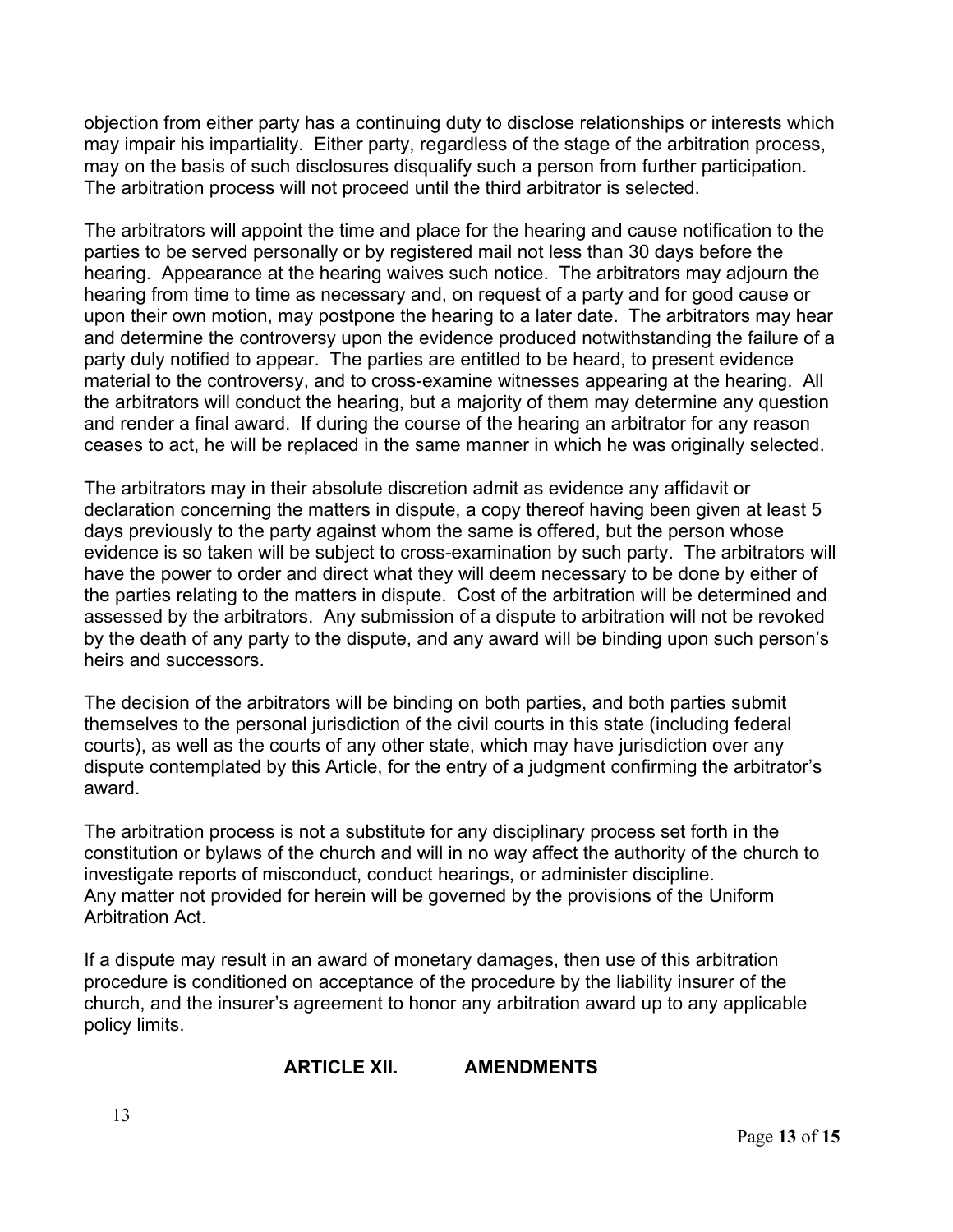The bylaws may be amended at a special or annual business meeting of the church by a majority vote of the membership present, except as otherwise indicated herewith. Articles X, XI and XII of these bylaws may be amended only by the affirmative vote of 75 percent (75%) of the Active Voting Members present at any annual or special business meeting called for the exclusive purpose of amending these bylaws. All amendments must be consistent with the constitution and bylaws of the church.

# **ADDENDUMS**

### **1. Sacraments**

### **A. Holy Communion/Baptism**

The Sacrament of the Lord's Supper will be observed regularly as enjoined in the Scriptures (Luke 22: 19-20; Corinthians 11:23-26). All members and visitors for whom Jesus Christ is Lord and Savior will be welcome at Holy Communion.

Believer's Baptism is the sacrament/ordinance of the Church of Jesus Christ and is practiced in obedience to Jesus as our confession of faith in Jesus Christ as our Lord and Savior.

### **THE APOSTLE'S CREED**

I believe in God the Father Almighty; Maker of heaven and earth, and in Jesus Christ his only Son our Lord; who was conceived by the Holy Spirit, born of the virgin Mary; suffered under Pontius Pilate, was crucified, dead and buried; the third day he rose from the dead; he ascended into heaven; and sitteth at the right hand of God the Father Almighty; from thence he will come to judge the quick and the dead. I believe in the Holy Spirit; the holy catholic Church; the communion of saints; the forgiveness of sins; the resurrection of the body; and the life everlasting, Amen.

(Third-fourth centuries A.D.)

# **THE NICENE CREED**

I believe in one God the Father Almighty; Maker of heaven and earth, and of all things visible and invisible. And in one Lord Jesus Christ, the only begotten Son of God, begotten of the Father before all worlds, God of God, Light of light, very God of very God, begotten, not made, being of one substance with the Father; by whom all things were made; who, for us men and for our salvation, came down from heaven, and was incarnated by the Holy Spirit of the Virgin Mary, and was made man; and was crucified also for us under Pontius Pilate. He suffered and was buried; and the third day he rose again, according to the Scriptures; and ascended into heaven, and sitteth on the right hand of the Father; and he will come again, with glory, to judge both the quick and the dead; whose kingdom will have no end. I believe in the Holy Spirit, the Lord and Giver of Life; who proceedeth from the Father and the Son; who with the Father and the Son together is worshiped and glorified;